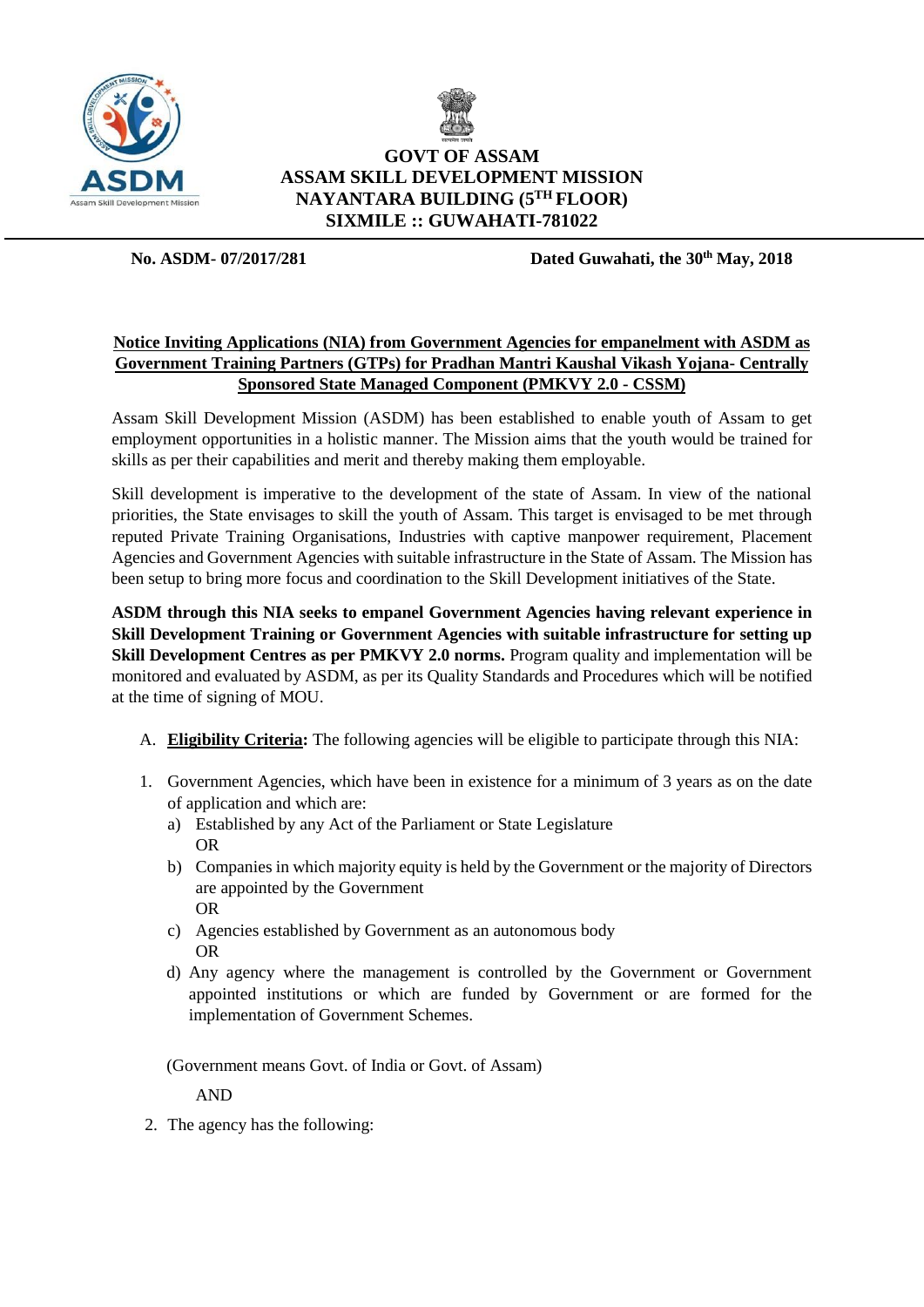- a) The Agency has been providing training to people not directly or indirectly employed by the agency, for the last 2 years since the date of application and a minimum of 200 candidates have been trained over a period of last 2 years. OR
- b) The Agency has own infrastructure in Assam where trainings can be conducted as per PMKVY 2.0 Norms.

## **B. Application Procedure:**

- 1. In response to this NIA, Govt. Agencies meeting above criteria can apply for empanelment in the prescribed format, with required documents. ASDM based on the requirements and available targets shall empanel such Agencies. ASDM reserves the right to cancel any or all applications without assigning any reason thereof.
- 2. Application for empanelment can be made any time, there is no closing date for receiving the application.
- 3. Govt. Agencies shall submit the following as application for empanelment:
	- a. Format 1: Covering letter for submission of application for empanelment
	- b. Format 2: Data Sheet of the organization
	- c. Format 3: Details of Experience in Training
	- d. Format 4: Details of Existing Infrastructure
	- e. Format 5: Proposed Training Target, Training Sector & Placement prospects
- 4. Applicant organization shall attach substantial documentary evidence along with the application as is mandated, to prove their candidature as GTP. In absence of required documentary evidence, it will be treated as incomplete and application shall not be further considered.
- 5. Applicant organizations will be exempted from depositing any Earnest Money or Bid Processing Fee to get enlisted as GTP with ASDM.

### **C. Scope of Work:**

- 1. A GTP can choose any one or more job roles from the list of job roles approved by the respective Sector Skill Councils. The present list of job roles is annexed at Annexure I. For any further clarification on job roles, ASDM may be contacted. The GTP would be required to equip their centres as per the norms of SSCs for respective Job Roles.
- 2. GTPs will have to adhere to all processes applicable for Private Training Partners approval of centre and batch formation prior to start of training, deploying ToT certified faculty, installing biometric attendance etc. and evaluation, certification, placement and post placement tracking etc. after completing the training period.

### **D. Process Flow:**

- 1. After submission of application, ASDM shall scrutinise the documents.
- 2. Agencies with proper documentation will qualify for centre inspection. ASDM shall undertake physical verification of the training facility. Applicant organization will be responsible to provide complete support to the authorized verifying officers / auditors of ASDM.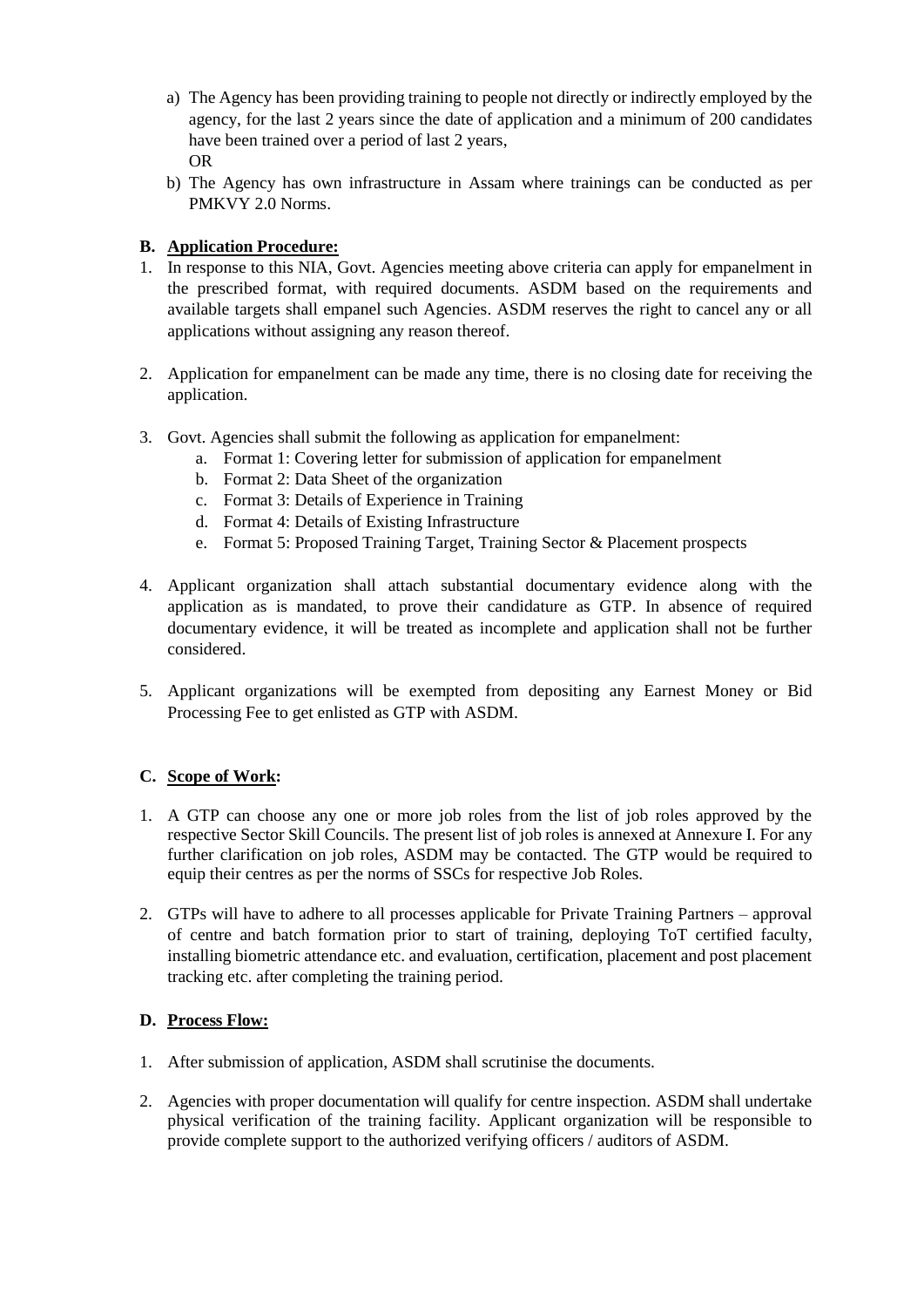- 3. Incomplete application, criteria mismatch or non-cooperation in verification / audit by the organization may lead to cancellation of the application and applicant organization will solely be responsible for this.
- 4. Applicant organization will be notified at the earliest for both- successful empanelment as GTP or cancellation of their application.
- 5. GTPs shall be exempted to deposit Performance Guarantee.
- 6. Organizations getting enlisted as GTP with ASDM will have to enter into an agreement with ASDM.
- 7. The empanelled GTP will be allocated targets by ASDM through a Work Order. The targets will be in terms of no. of candidates, respective sectors, duration of training, date of commencement of activities etc.
- 8. A GTP can commence training under the PMKVY 2.0 only after getting a Work Order.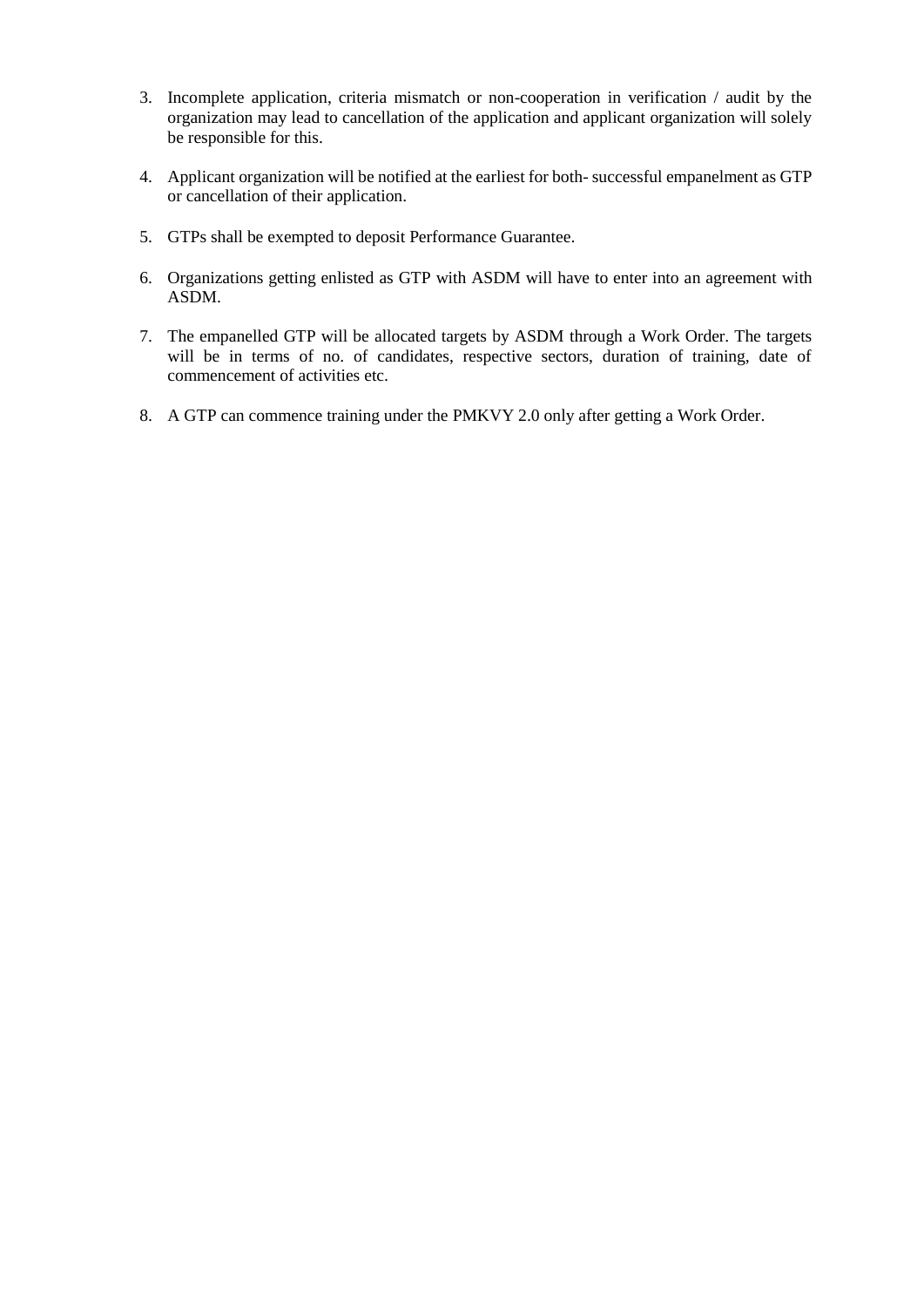## **(on letter head of the GTP)**

## **Cover letter for submission of application for empanelment as Govt. Training Partners**

To The Mission Director Assam Skill Development Mission Guwahati, Assam

## Dear Sir,

We the undersigned request you to empanel us as Government Training Partner with Assam Skill Development Mission for implementation of PMKVY 2.0 if empanelled. We make the following declarations:

- 1. We have understood the requirements, terms and conditions of the PMKVY 2.0 Scheme, and we accept the same. We also agree and undertake to abide by all these terms and conditions.
- 2. We have submitted application in the prescribed format. We agree to offer any further clarifications and explanations on the application submitted.
- 3. We understand that our proposal would be evaluated by ASDM, which may accept or reject our proposal or accept our proposal with modifications. We acknowledge the right of ASDM to reject our Proposal without assigning any reason or otherwise and hereby waive, to the fullest extent permitted by applicable law, our right to challenge the same on any account whatsoever.
- 4. The information submitted in our Proposal is complete, is strictly as per the requirements as stipulated in the notice inviting proposal, and is correct to the best of our knowledge and understanding.
- 5. We would be solely responsible for any errors/omissions/false information in our Proposal. We acknowledge that ASDM will be relying on the information provided in the Proposal and the documents accompanying such Proposal for empanelment of the applicant for the aforesaid programme, and we certify that all information provided in the application and the Formats attached herewith are true and correct; nothing has been omitted which renders such information misleading; and all documents accompanying such Proposal are true copies of their respective originals.
- 6. We agree that whenever required, we shall allow a physical inspection of our training facility by ASDM.
- 7. We shall commence training under the Scheme only in the event that targets are allotted to us by ASDM.
- 8. This Proposal is unconditional and we hereby undertake to abide by the terms and conditions of the Scheme/schemes or any further terms and conditions as may be imposed by ASDM.

Thanking you and ensuring best of the services.

Yours Sincerely,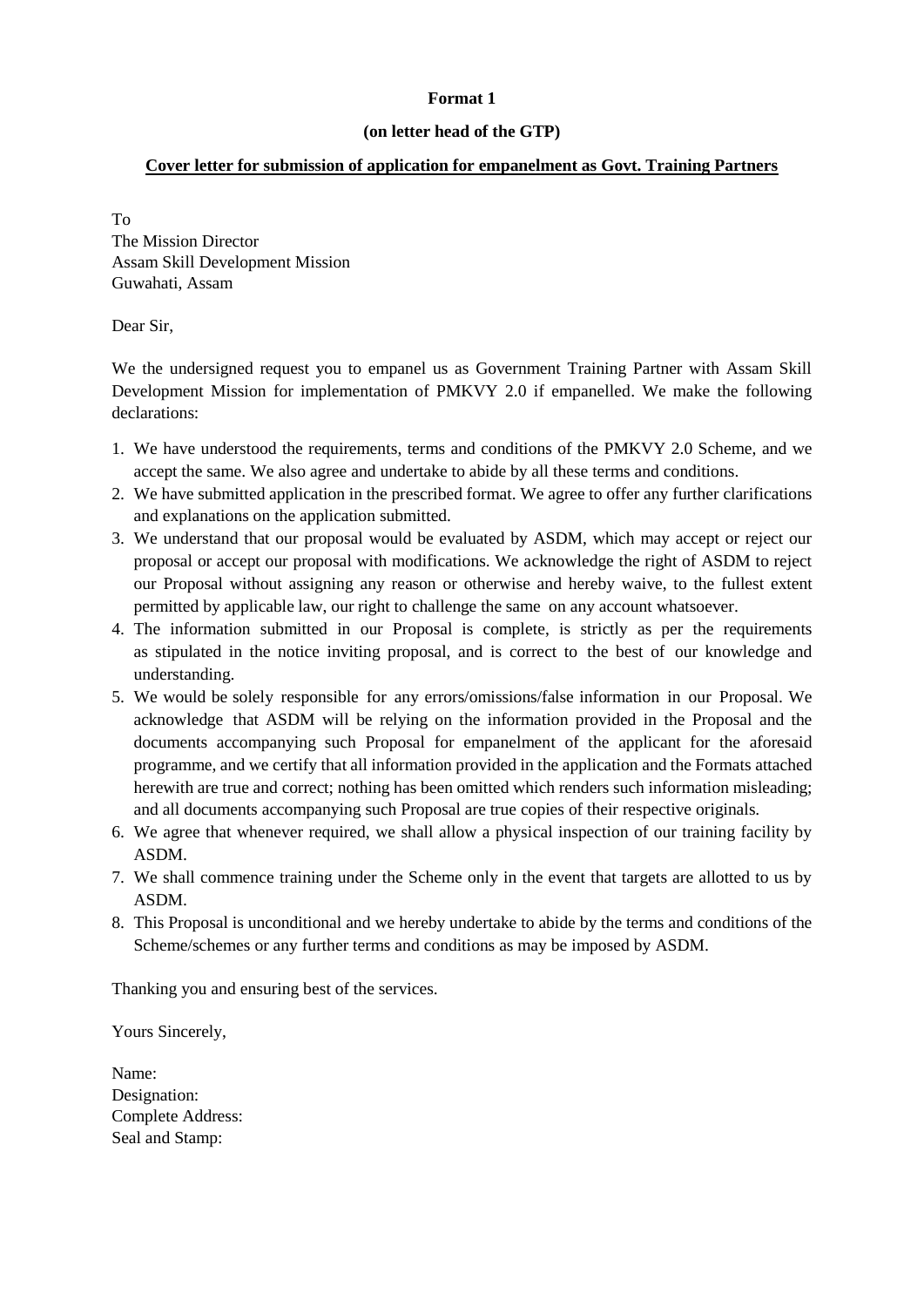# **Data Sheet of the Organisation**

| S.               | <b>Particulars</b>                                                                   | <b>Details</b>                                                                                                            |
|------------------|--------------------------------------------------------------------------------------|---------------------------------------------------------------------------------------------------------------------------|
| N <sub>0</sub>   |                                                                                      |                                                                                                                           |
| 1.               | Name of the Organization                                                             |                                                                                                                           |
| 2.               | Type of Organisation                                                                 | Corporation/ Govt. Company/ Govt. Society/<br>Others (please specify)                                                     |
| 3.               | Year of Incorporation                                                                |                                                                                                                           |
| $\overline{4}$ . | Brief description on Government<br>Holding / control in the Organization             |                                                                                                                           |
|                  | (% of shareholding,<br>management<br>participation etc.)                             |                                                                                                                           |
| 5 <sub>1</sub>   | Documents<br>of<br>Incorporation<br>submitted<br>(submit the document as applicable) | Certificate of Incorporation, Memorandum<br>of Association, Articles of Association/ Bye<br>Laws / Other (please specify) |
| 6.               | PAN No. (submit a copy)                                                              |                                                                                                                           |
| 7.               | Registered Office Address                                                            |                                                                                                                           |
| 8.               | Mobile Number of Head of the<br>Organization                                         |                                                                                                                           |
| 9.               | E-mail of Head of the Organization                                                   |                                                                                                                           |
| 10.              | Website                                                                              |                                                                                                                           |
| 11.              | Name, Contact No. & Email of the<br><b>SPOC</b>                                      |                                                                                                                           |

*Submit the relevant documents as stated above.*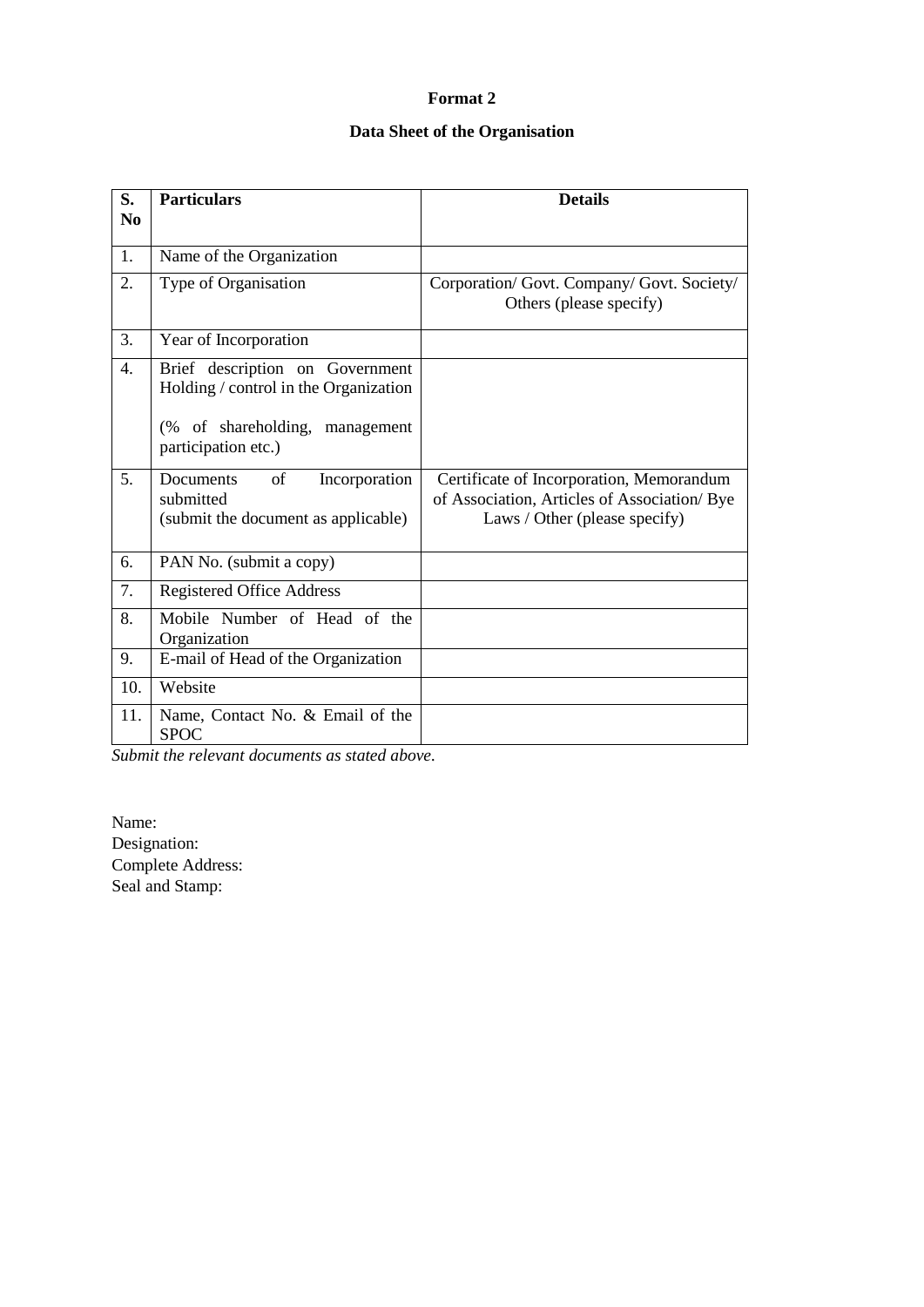# **Details of Experience in Training**

| Year | <b>Details of Sector &amp; Course</b> | No. of candidates<br>trained | No. of candidates<br>placed |
|------|---------------------------------------|------------------------------|-----------------------------|
|      |                                       |                              |                             |
|      |                                       |                              |                             |

*Last two financial years data need to be provided.*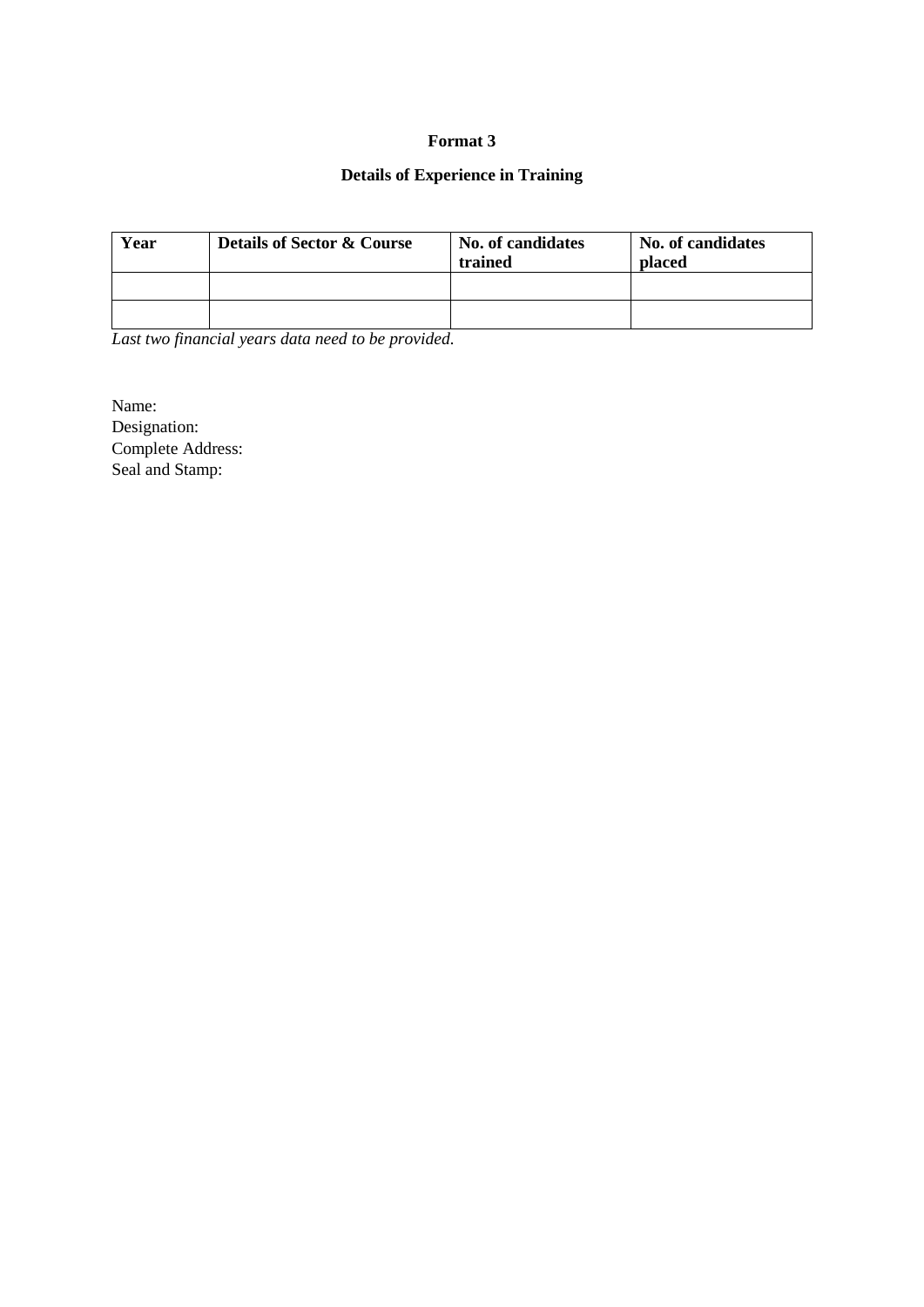# **Details of Existing Infrastructure**

# a. **Details of Existing Infrastructure**:

| S.<br>No.                             | Name of<br>the<br><b>Facility</b> | <b>Address</b><br>of the<br>facility | Owned/<br><b>Rented</b> | No. of<br>rooms | Approx.<br>Area (in sq<br>ft) | <b>Total Sitting</b><br>Capacity |
|---------------------------------------|-----------------------------------|--------------------------------------|-------------------------|-----------------|-------------------------------|----------------------------------|
| 1.                                    |                                   |                                      |                         | Room 1          |                               |                                  |
|                                       |                                   |                                      |                         | Room 2          |                               |                                  |
|                                       |                                   |                                      |                         | Open Area       |                               | <b>NA</b>                        |
|                                       |                                   |                                      |                         |                 |                               |                                  |
|                                       |                                   |                                      |                         |                 |                               |                                  |
|                                       |                                   |                                      |                         |                 |                               |                                  |
| $\lambda$<br>the contract of the con- |                                   | $\rightarrow$                        |                         |                 |                               |                                  |

(insert rows as required)

## **b. Details of Trainers:**

| d.<br>No | Name of<br><b>Trainer</b> | <b>Qualification</b> | Languages<br><b>Conversant in</b> | <b>ToT</b> certified<br>by SSC $(Y/N)$ |
|----------|---------------------------|----------------------|-----------------------------------|----------------------------------------|
|          |                           |                      |                                   |                                        |
|          |                           |                      |                                   |                                        |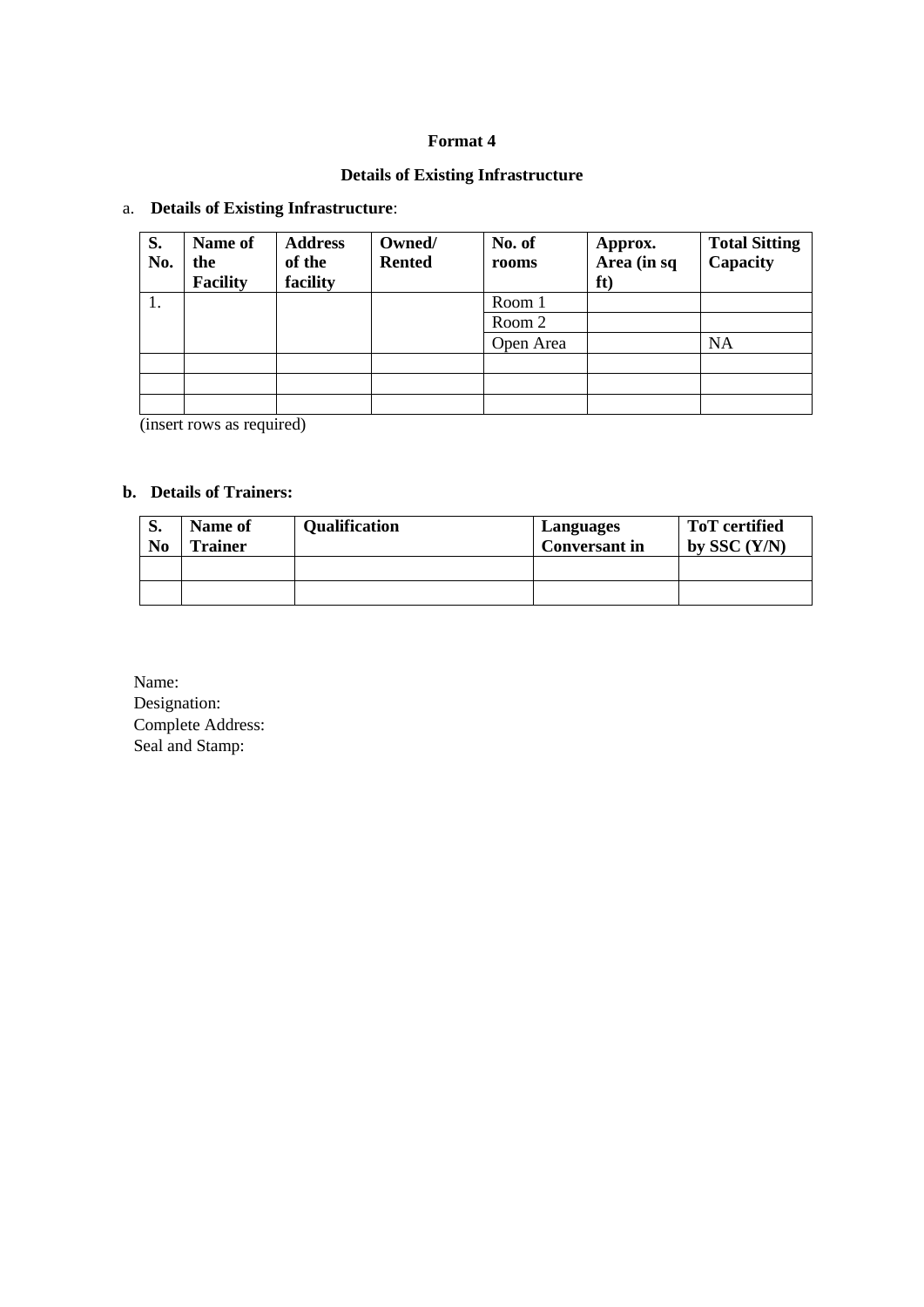# **Proposed Training Target, Training Sector & Placement Prospects**

| S.<br>No.      | <b>Training</b><br>Centre<br><b>Address</b> | 0<br><b>District</b> | Sector of<br>training<br>interested<br>in | <b>Job Role</b><br>offered as per<br><b>Annexure I</b> | <b>Capacity of</b><br><b>Training</b><br>Centre per<br><b>Batch</b> | No. of candidates<br>expected to be<br>trained annually<br>(assuming average<br>batch duration of 3<br>months) |
|----------------|---------------------------------------------|----------------------|-------------------------------------------|--------------------------------------------------------|---------------------------------------------------------------------|----------------------------------------------------------------------------------------------------------------|
| 1              |                                             |                      |                                           | 1.                                                     |                                                                     |                                                                                                                |
|                |                                             |                      |                                           | 2.                                                     |                                                                     |                                                                                                                |
|                |                                             |                      |                                           | 3.                                                     |                                                                     |                                                                                                                |
|                |                                             |                      | 2.                                        | 1.                                                     |                                                                     |                                                                                                                |
|                |                                             |                      |                                           | 2.                                                     |                                                                     |                                                                                                                |
|                |                                             |                      |                                           | 3.                                                     |                                                                     |                                                                                                                |
| $\overline{2}$ |                                             |                      | 1.                                        | 1.                                                     |                                                                     |                                                                                                                |
|                |                                             |                      |                                           | 2.                                                     |                                                                     |                                                                                                                |
|                |                                             |                      |                                           | 3.                                                     |                                                                     |                                                                                                                |
|                |                                             |                      | 2.                                        | 1.                                                     |                                                                     |                                                                                                                |
|                |                                             |                      |                                           | 2.                                                     |                                                                     |                                                                                                                |

### **a. Proposed Training Sector, Trade & target:**

*Please insert or delete rows as required*

## **b. Proposed Placement tie-ups:**

| S.No. | Sector | <b>Prospective Employment Opportunities</b> |
|-------|--------|---------------------------------------------|
|       |        |                                             |
|       |        |                                             |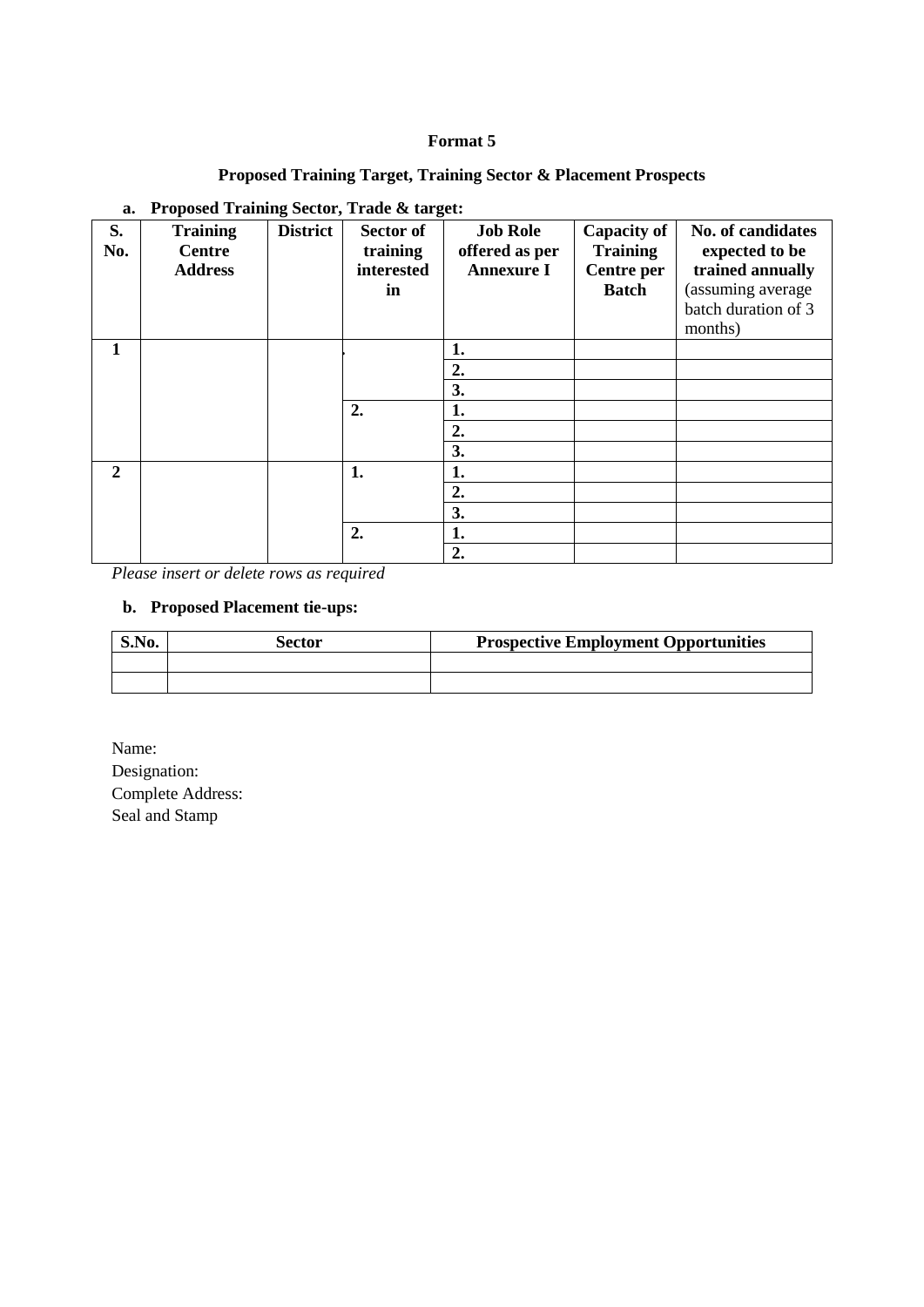#### Annexure I

|           |                              |                                             | <b>CSCM Job</b><br><b>Roles</b> |             |
|-----------|------------------------------|---------------------------------------------|---------------------------------|-------------|
|           |                              |                                             | with                            |             |
| SI        |                              |                                             | significant                     |             |
| <b>No</b> | <b>Sector</b>                | <b>Course Name</b>                          | demand<br>in                    | <b>QPID</b> |
|           |                              |                                             | <b>State of</b>                 |             |
|           |                              |                                             | <b>Assam</b>                    |             |
|           |                              |                                             | (Category)                      |             |
| 1.        | Agriculture                  | <b>Hatchery Production Worker</b>           | Category I                      | AGR/Q4901   |
| 2.        | Agriculture                  | Paddy Farmer                                | Category I                      | AGR/Q0101   |
| 3.        | Agriculture                  | Sericulturist                               | Category I                      | AGR/Q5201   |
| 4.        | Agriculture                  | Mushroom Grower                             | Category I                      | AGR/Q7803   |
| 5.        | Automotive                   | Auto Rickshaw driver                        | Category I                      | ASC/Q9713   |
| 6.        | Automotive                   | Chauffeur L4                                | Category I                      | ASC/Q9712   |
| 7.        | Apparel & Home<br>furnishing | <b>Fashion Designer</b>                     | Category I                      | AMH/Q1201   |
| 8.        | Beauty &<br>Wellness         | Spa Therapist                               | Category I                      | BWS/Q1002   |
|           | Beauty &                     | <b>Assistant Beauty/Wellness Consultant</b> | Category I                      |             |
| 9.        | Wellness                     |                                             |                                 | BWS/Q4001   |
| 10.       | <b>BFSI</b>                  | Accounts Executive (Recording, Reporting)   | Category I                      | BSC/Q1001   |
| 11.       | Construction                 | Mason Marble, Granite and Stone             | Category I                      | CON/Q0106   |
| 12.       | Construction                 | <b>Shuttering Carpenter - Conventional</b>  | Category I                      | CON/Q0310   |
| 13.       | Construction                 | Scaffolder - Conventional                   | Category I                      | CON/Q0312   |
| 14.       | Construction                 | <b>Rural Mason</b>                          | Category I                      | CON/Q3603   |
|           | Electronics &                | Field Technician - Computing and            | Category I                      |             |
| 15.       | Hardware                     | Peripherals                                 |                                 | ELE/Q4601   |
|           | Electronics &                | Solar & LED Technician                      | Category I                      |             |
| 16.       | Hardware                     |                                             |                                 | ELE/Q5903   |
| 17.       | Healthcare                   | <b>Assistant Physiotherapist</b>            | Category I                      | HSS/Q7701   |
| 18.       | Healthcare                   | <b>Dental Assistant</b>                     | Category I                      | HSS/Q2401   |
| 19.       | Healthcare                   | Medical Laboratory Technician               | Category I                      | HSS/Q0301   |
| 20.       | Healthcare                   | Mental Health Counsellor                    | Category I                      | HSS/Q2901   |
| 21.       | IT - ITES                    | Associate - CRM                             | Category I                      | SSC/Q2202   |
| 22.       | IT - ITES                    | Associate-Customer Care (Non-Voice)         | Category I                      | SSC/Q2201   |
| 23.       | IT - ITES                    | Media Developer                             | Category I                      | SSC/Q0504   |
| 24.       | IT - ITES                    | Web Developer                               | Category I                      | SSC/Q0503   |
| 25.       | Plumbing                     | Plumber (Maintenance and servicing)         | Category I                      | PSC/Q0112   |
| 26.       | Plumbing                     | Plumber (Pipeline)                          | Category I                      | PSC/Q0107   |
| 27.       | Retail                       | <b>Business Owner/ Vyapari</b>              | Category I                      | RAS/Q0203   |
| 28.       | Retail                       | Business Builder/ Dukandar                  | Category I                      | RAS/Q0202   |
| 29.       | Retail                       | Retail Team Leader                          | Category I                      | RAS/Q0105   |
| 30.       | Security                     | <b>Armed Security Guard</b>                 | Category I                      | SSS/Q0201   |
| 31.       | Security                     | <b>Security Supervisor</b>                  | Category I                      | SSS/Q0301   |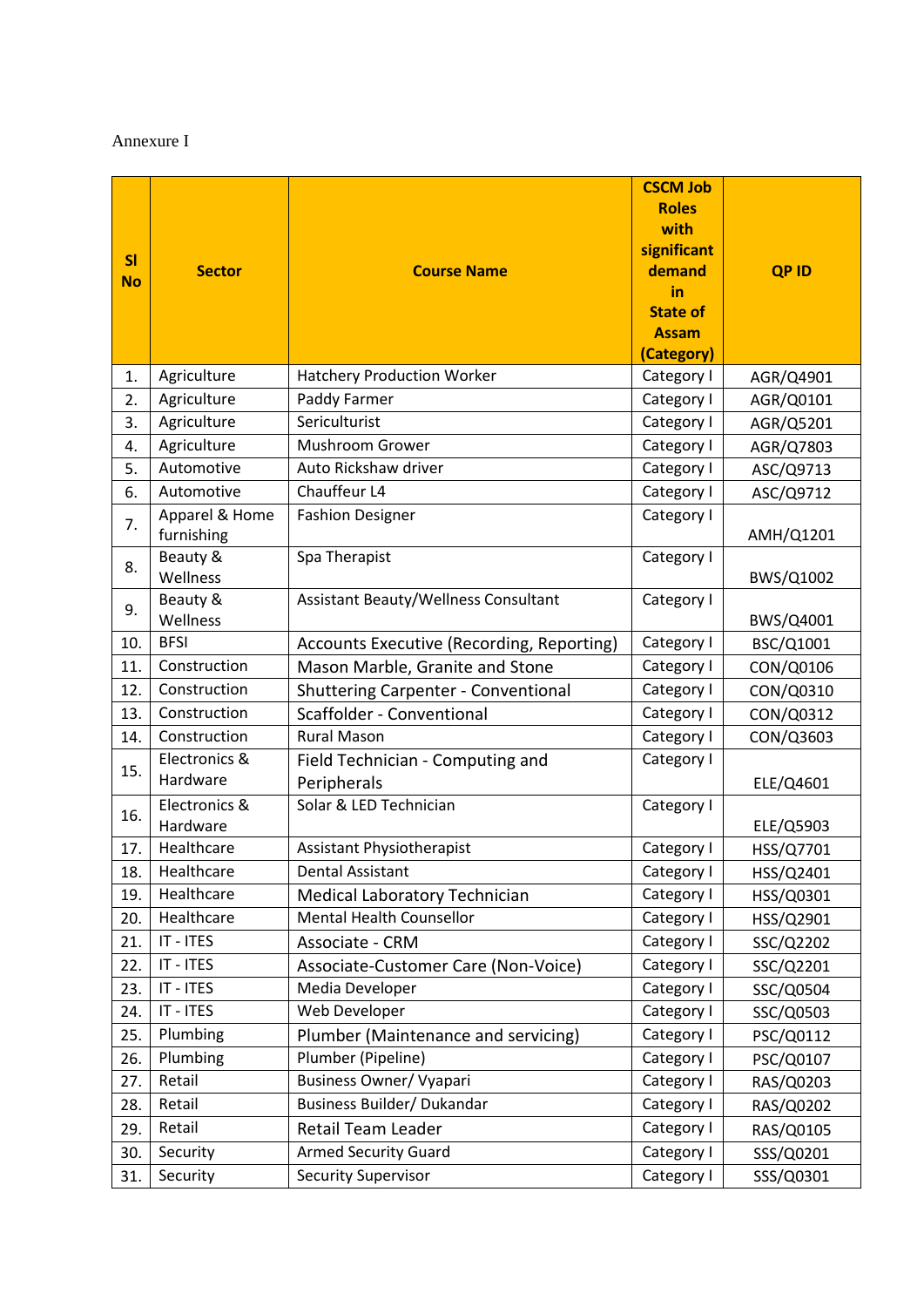| SI<br><b>No</b> | <b>Sector</b>              | <b>Course Name</b>                             | <b>CSCM Job</b><br><b>Roles</b><br>with<br>significant<br>demand<br>in<br><b>State of</b><br><b>Assam</b><br>(Category) | <b>QPID</b>      |
|-----------------|----------------------------|------------------------------------------------|-------------------------------------------------------------------------------------------------------------------------|------------------|
| 32.             | Security                   | <b>Personal Security Officer</b>               | Category I                                                                                                              | SSS/Q0401        |
| 33.             | Telecom                    | <b>Customer Care Executive (Repair Centre)</b> | Category I                                                                                                              | TEL/Q2200        |
| 34.             | Tourism &<br>Hospitality   | <b>Bartender</b>                               | Category I                                                                                                              | THC/Q0302        |
| 35.             | Tourism &<br>Hospitality   | <b>Bell Boy</b>                                | Category I                                                                                                              | THC/Q0104        |
| 36.             | Tourism &<br>Hospitality   | <b>Bell Captain</b>                            | Category I                                                                                                              | THC/Q0103        |
| 37.             | Tourism &<br>Hospitality   | Cleaner - Carpet and Chair                     | Category I                                                                                                              | THC/Q5703        |
| 38.             | Tourism &<br>Hospitality   | Meet & Greet officer                           | Category I                                                                                                              | THC/Q4205        |
| 39.             | Tourism &<br>Hospitality   | <b>F&amp;B Service Trainee</b>                 | Category I                                                                                                              | THC/Q0307        |
| 40.             | Tourism &<br>Hospitality   | <b>Facility Store keeper</b>                   | Category I                                                                                                              | <b>THC/Q5602</b> |
| 41.             | Tourism &<br>Hospitality   | Front office executive                         | Category I                                                                                                              | THC/Q0109        |
| 42.             | Tourism &<br>Hospitality   | Housekeeping Executive                         | Category I                                                                                                              | <b>THC/Q0208</b> |
| 43.             | Tourism &<br>Hospitality   | Laundry Machine Operator                       | Category I                                                                                                              | <b>THC/Q0205</b> |
| 44.             | Tourism &<br>Hospitality   | Meeting, Conference and Event Planner          | Category I                                                                                                              | THC/Q4401        |
| 45.             | Tourism &<br>Hospitality   | Order Taker-Home Delivery                      | Category I                                                                                                              | THC/Q2901        |
| 46.             | Tourism &<br>Hospitality   | <b>Tandoor Cook</b>                            | Category I                                                                                                              | THC/Q3001        |
| 47.             | Tourism &<br>Hospitality   | <b>Tour Vehicle Driver</b>                     | Category I                                                                                                              | THC/Q4202        |
| 48.             | Tourism &<br>Hospitality   | <b>Trainee Chef</b>                            | Category I                                                                                                              | THC/Q2702        |
| 49.             | Textiles &<br>Handloom     | Jacquard Weaver                                |                                                                                                                         | TSC/Q7306        |
| 50.             | Persons with<br>Disability | <b>Stores ops Assistant</b>                    | Category I                                                                                                              | PWD/RAS/Q0101    |
| 51.             | Persons with<br>Disability | <b>CRM Domestic Voice</b>                      | Category I                                                                                                              | SSC/Q2210        |